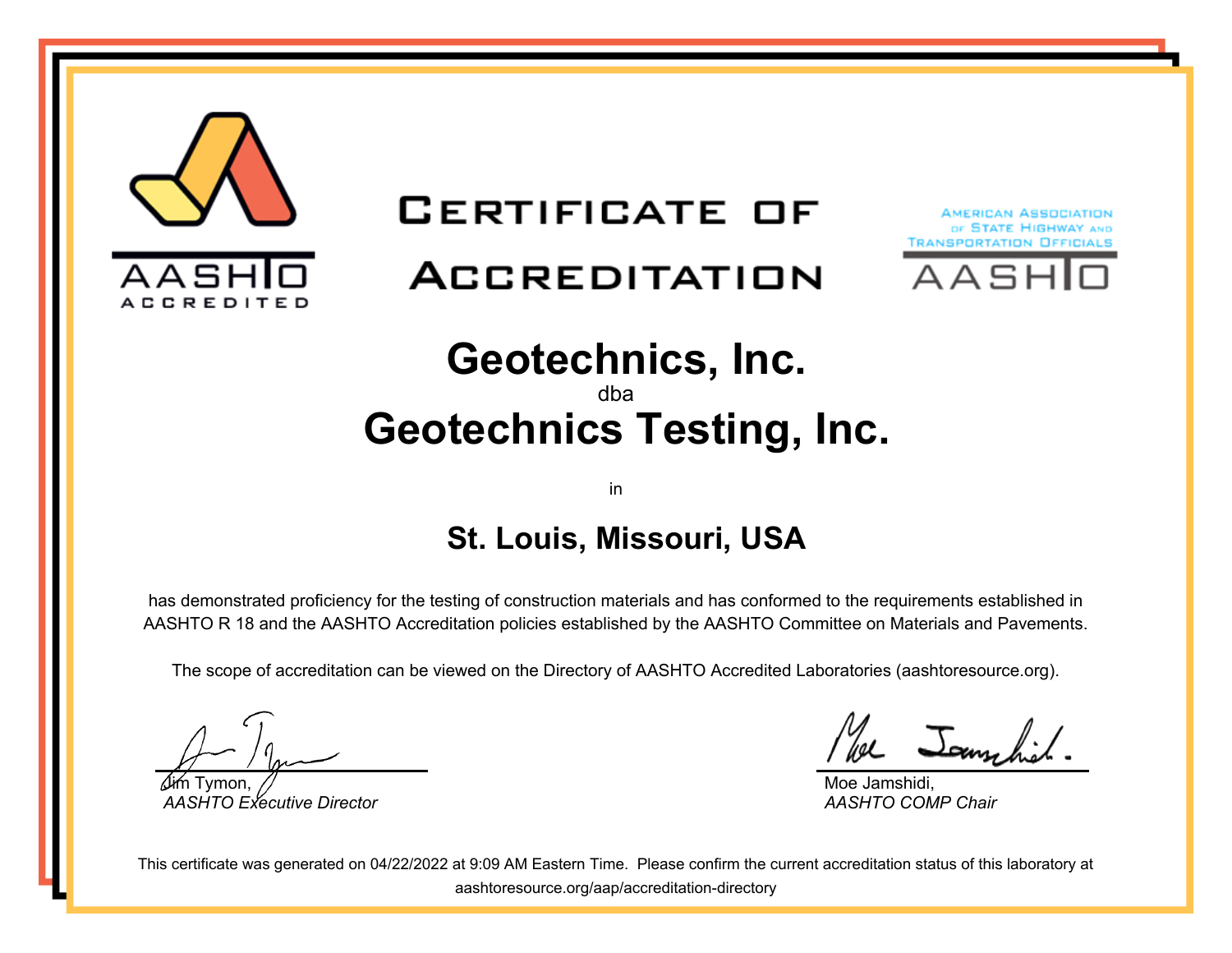

#### **Scope of AASHTO Accreditation for:**

Geotechnics, Inc. dba Geotechnics Testing, Inc.

in St. Louis, Missouri, USA

### **Quality Management System**

| <b>Standard:</b>                                                                                   | <b>Accredited Since:</b> |
|----------------------------------------------------------------------------------------------------|--------------------------|
| R18 Establishing and Implementing a Quality System for Construction Materials Testing Laboratories | 04/22/2022               |

Page 1 of 3

This certificate was generated on 04/22/2022 at 9:09 AM Eastern Time. Please confirm the current accreditation status of this laboratory at aashtoresource.org/aap/accreditation-directory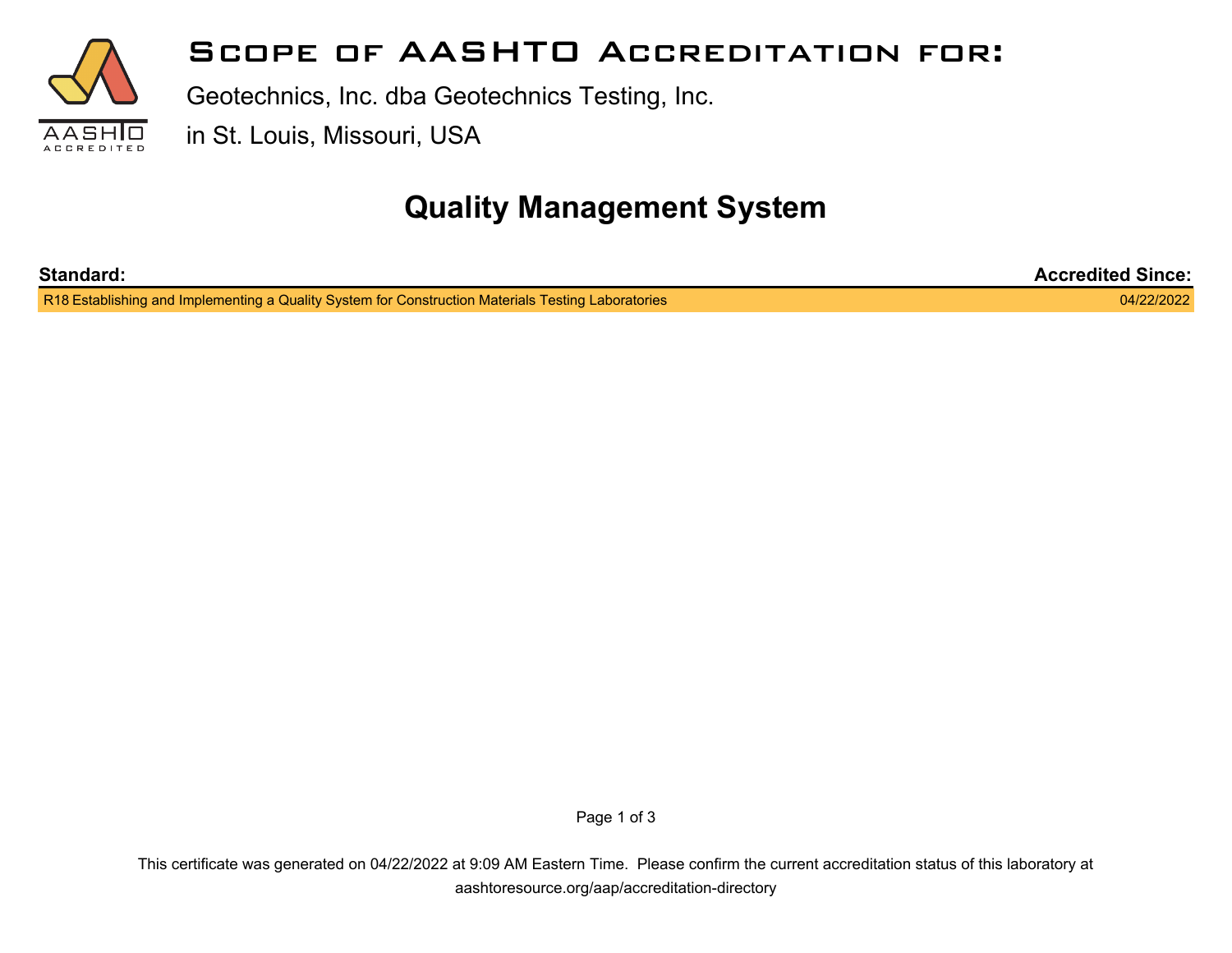

#### **Scope of AASHTO Accreditation for:**

Geotechnics, Inc. dba Geotechnics Testing, Inc.

in St. Louis, Missouri, USA

#### **Soil**

| Standard:  |                                                                                                                  | <b>Accredited Since:</b> |
|------------|------------------------------------------------------------------------------------------------------------------|--------------------------|
| <b>R58</b> | Dry Preparation of Disturbed Soil and Soil Aggregate Samples for Test                                            | 04/22/2022               |
| T88        | Particle Size Analysis of Soils by Hydrometer                                                                    | 04/22/2022               |
| T89        | Determining the Liquid Limit of Soils (Atterberg Limits)                                                         | 04/22/2022               |
| T90        | Plastic Limit of Soils (Atterberg Limits)                                                                        | 04/22/2022               |
| T99        | The Moisture-Density Relations of Soils Using a 5.5 lb [2.5 kg] Rammer and a 12 in. [305 mm] Drop                | 04/22/2022               |
| T100       | Specific Gravity of Soils                                                                                        | 04/22/2022               |
| T180       | Moisture-Density Relations of Soils Using a 10 lb [4.54 kg] Rammer and an 18 in. [457 mm] Drop                   | 04/22/2022               |
| T265       | Laboratory Determination of Moisture Content of Soils                                                            | 04/22/2022               |
| D421       | Dry Preparation of Disturbed Soil and Soil Aggregate Samples for Test                                            | 04/22/2022               |
|            | D422 Particle Size Analysis of Soils by Hydrometer                                                               | 04/22/2022               |
|            | D698 The Moisture-Density Relations of Soils Using a 5.5 lb [2.5 kg] Rammer and a 12 in. [305 mm] Drop           | 04/22/2022               |
|            | D854 Specific Gravity of Soils                                                                                   | 04/22/2022               |
|            | D1140 Amount of Material in Soils Finer than the No. 200 (75-um) Sieve                                           | 04/22/2022               |
|            | D1557 Moisture-Density Relations of Soils Using a 10 lb [4.54 kg] Rammer and an 18 in. [457 mm] Drop             | 04/22/2022               |
|            | D2216 Laboratory Determination of Moisture Content of Soils                                                      | 04/22/2022               |
|            | D4318 Determining the Liquid Limit of Soils (Atterberg Limits)                                                   | 04/22/2022               |
|            | D4318 Plastic Limit of Soils (Atterberg Limits)                                                                  | 04/22/2022               |
|            | D4718 Oversize Particle Correction                                                                               | 04/22/2022               |
|            | D5084 Hydraulic Conductivity of Saturated Porous Materials Using a Flexible Wall Permeameter                     | 04/22/2022               |
|            | D6913 Particle-Size Distribution (Gradation) of Soils Using Sieve Analysis                                       | 04/22/2022               |
|            | D7928 Particle-Size Distribution (Gradation) of Fine-Grained Soils Using the Sedimentation (Hydrometer) Analysis | 04/22/2022               |

Page 2 of 3

This certificate was generated on 04/22/2022 at 9:09 AM Eastern Time. Please confirm the current accreditation status of this laboratory at aashtoresource.org/aap/accreditation-directory